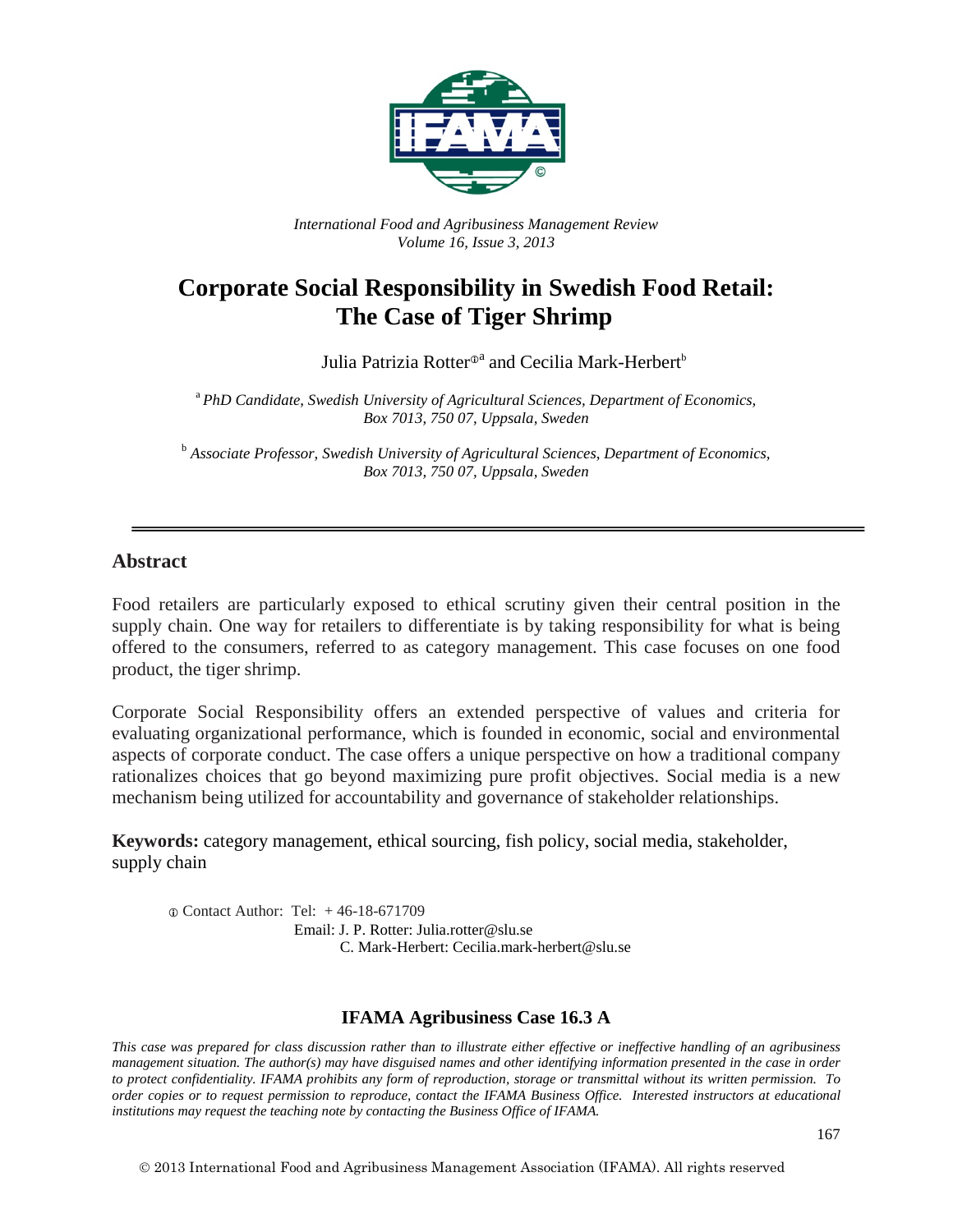### **Introduction**

Linda, 42 years old, is the Head of Corporate Social Responsibility (CSR) at Axfood, the second largest food retailer in Sweden (see Appendix 1 for background on Axfood). Linda's main task at Axfood is to communicate and facilitate dialogue with internal and external stakeholders regarding sustainability issues and to advise Axfood on corporate strategies. She is one of the seven board of directors, which also includes Axford's Chief Executive Officer (CEO) and its Chief Financial Officer (CFO).

Linda is passionate about driving ethical issues and describes herself as an activist. This has led to her interest in addressing whether Axfood should be selling tiger shrimp. Tiger shrimp, a popular shellfish item and has become an issue at Axfood's management board meetings. Even though sustainability issues in aquaculture production are of general concern, the case of tiger shrimp has provoked a desire to create an official policy on sourcing and marketing of fish and seafood for the company. Given the increased interest and debate about this product in Sweden, Linda was asked to investigate and present a recommendation on how to handle this issue.

#### *Corporate Social Responsibility at Axfood*

In Sweden, the view that corporations are responsible and accountable for social and environmental issues is not new, but public interest and explicit corporate communication regarding these issues has grown greatly over the last decade. Axfood has responded by developing an overall Code of Conduct (CoC), which states that it will recognize the implications of environmental and social issues when making decisions about products it carries and its corporate conduct. In practice, such ambitions are challenging to implement, especially when there is a direct trade-off between profits and ethical conduct.

As a food retailer, Axfood is in direct contact with consumers and also has the power to influence supply chains on what and how food items are produced. Further, food retailers can choose what to stock and how to educate consumers in stores about lifestyle food-related choices, including health and environmental aspects or locally-produced products. Yet, food retailers must go beyond their product range to attract consumers, given that the industry is highly competitive. This is why branding, communication and differentiation strategies are important.

#### *Linda Turns to Social Media*

Linda has recently engaged in social media activities as a new way of managing stakeholder relationships. Social media is thought to carry strong political power, empowering consumers as well as 'democratizing' internet content. From a corporate perspective, it is described as one of the most important mechanisms for accountability in the  $21<sup>st</sup>$  century. This development was driven by globalization in combination with technological advancements (smart phones, internet, etc.), which has led to a revolution in how information is created, shared and communicated. Social media increases transparency and credibility, by enabling an instant dialogue with a wide range of internal and external stakeholders. Having a social media presence also acts as a risk or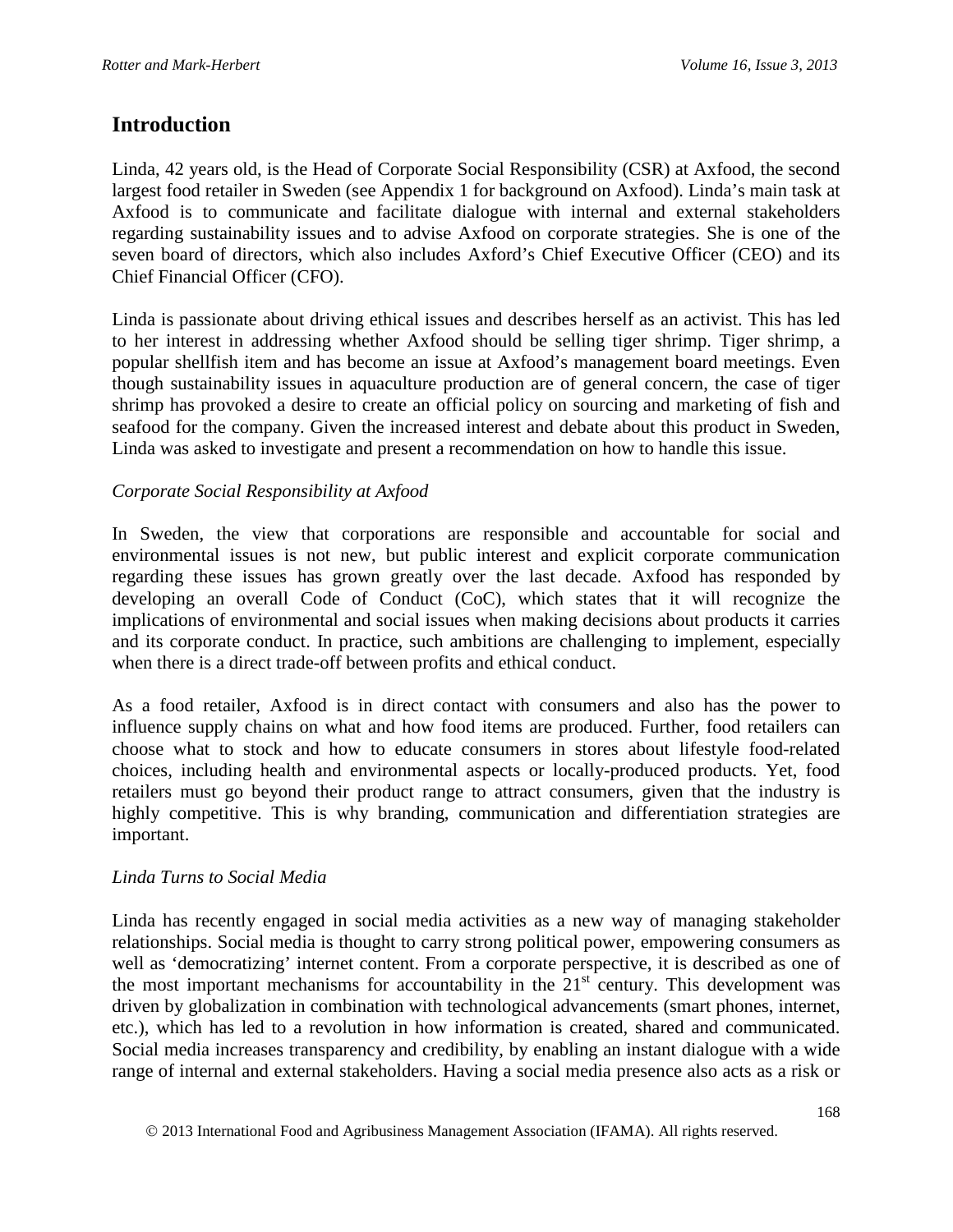crisis management strategy, as stakeholders can 'voice' their opinion, which is crucial in fostering 'loyalty' and preventing 'exit'.

Linda came across a large number of comments regarding 'tiger shrimp' on diverse blogs and internet forums as she explored Facebook, Twitter and Youtube. It seems that tiger shrimp receives a lot of traditional and social media attention, locally and internationally, which is mainly driven by a diverse range of consumer interest and activist groups. For example, one video pronounced the tiger shrimp cultivation was 'one of the world's worst environmental hazards' [\(http://www.youtube.com/watch?v=kw0tkYK7oEM\)](http://www.youtube.com/watch?v=kw0tkYK7oEM).<sup>[1](#page-2-0)</sup>

During her investigation, Linda learned that their two main competitors, ICA and KF-Coop, have recently implemented a Fish Policy, outling their approach to offering of fish and shellfish. ICA decided to remove tiger shrimp from their centrally controlled wholesale product range. Linda knew that this did not prevent individual and privately run ICA stores from continuing to sell tiger shrimp. KF-Coop initially declared on their website that it would continue to sell only organic tiger shrimp certified by Naturland.

Linda decided to gather a more holistic view on the issue. She contacted several consumer groups, suppliers, public institutions and other stakeholders that had an interest in the issue. Collecting a number of statements and opinions regarding tiger shrimp, she had the following information on her desk:

- The World Wide Fund for Nature (WWF) is a large and well-respected global environmental organization. WWF operates on a global level with local branches, providing expertise on primarily environmental questions. In the case of aquaculture production, WWF communicates its knowledge through a color scheme, categorizing each fish and seafood product with a green, yellow or red color, which indicates the sustainability level of various fish species, whether they come from a threatened population or there is a concern for production methods. In this way, WWF offers a hands-on guide that helps consumers eat more ethically. WWF Sweden classifies both farmed and wild-caught tiger shrimp as 'red listed', which suggests that consumption should be avoided. Although tiger shrimp is not endangered, they are mostly produced in developing countries in Southeast Asia (80%) and South America (20%). The production and trade of tiger shrimp has caused controversy in terms of social and environmental implications for the developing countries (see discussion below).
- According to the WWF, the labeling of tiger shrimp was problematic because the information available on how the shrimp were produced was inadequate. Therefore, the WWF collaborated with other Non-Governmental Organizations (NGOs), governments, scientists and fishers with the aim of making tiger shrimp fishing, production and consumption more sustainable. The goal of this initiative, referred to as the Aquaculture Shrimp Dialogue (ASD),was to create standards that minimize social and environmental

<span id="page-2-0"></span> <sup>1</sup> Tiger shrimp, also referred to as tropical shrimp (*Caridea),* belonging to the family of prawns. According to the Linnean (1735) taxonomy, prawns were classified as 'insecta' so technically crustacean, such as prawns, were not fish, although treated as such in food retailers like Axfood.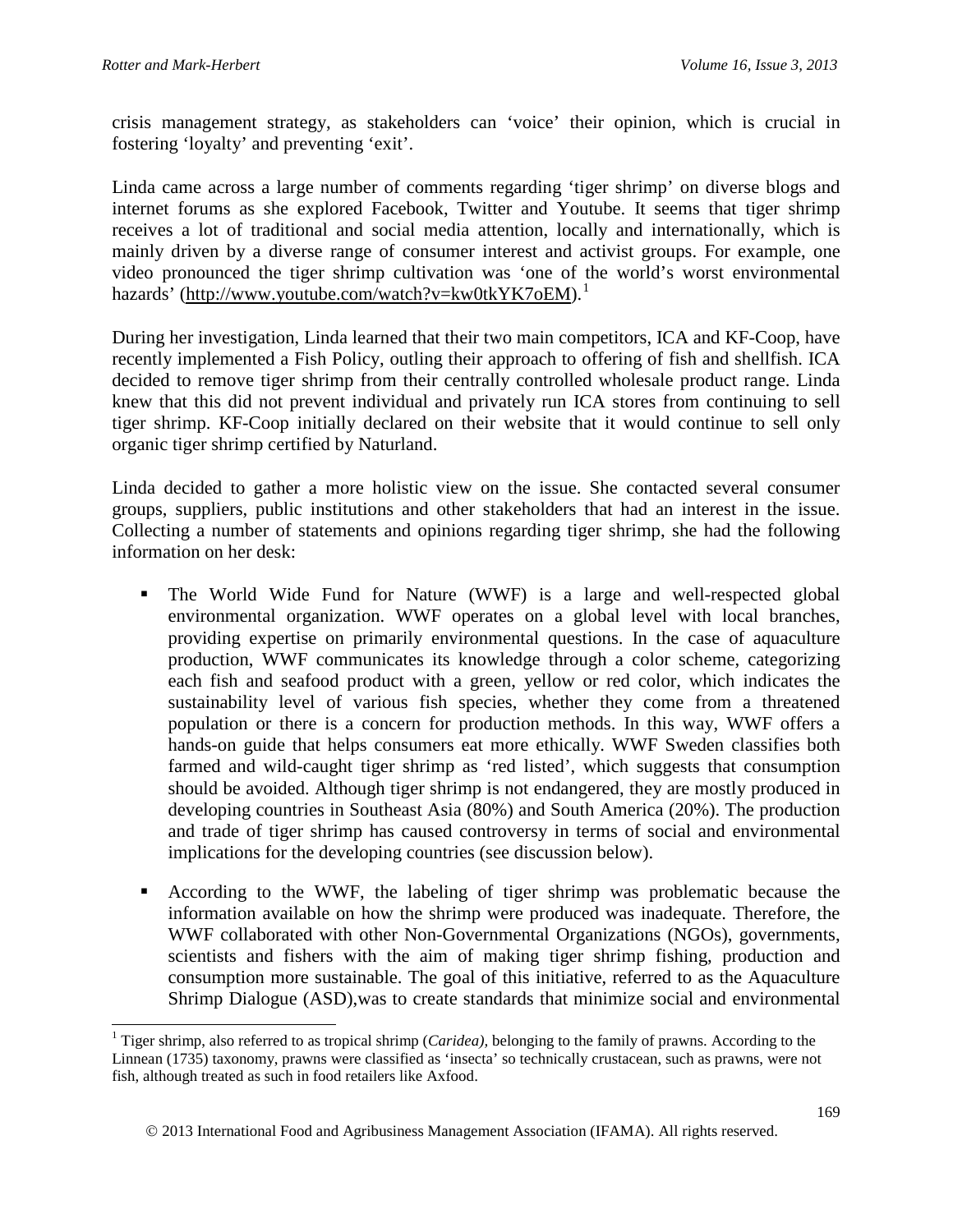impacts of aquaculture production at the farm level. The WWF, in collaboration with Aquaculture Stewardship Council (ASC) and other stakeholders, are currently in the final stages of the ASD.

- According to environmental activist organizations, the social and environmental effects of commercial aquaculture has a significant impact on the quality of human life and often leads to increased poverty in the communities where tiger shrimp are cultivated. On the environmental side, issues include the decline of biodiversity and water quality, degradation of mangroves (salt-water tolerant trees) and pollution. Furthermore, 'trawling,' a popular method for shrimp fishing, is one of the most damaging and unsustainable fishing methods, given the disproportional amount of by-catch (turtles, sea horses, sharks, etc.). Social aspects encompassed the loss of livelihoods in the producing regions and the potential rise of rural unemployment due to changes towards intensive farming methods.
- At the same time, the WWF reported that tiger shrimp generates income and livelihoods for about 900,000 fishers globally. From a macro-economic perspective, tiger shrimp is an important commodity for export-led growth in the producing countries. Some countries in Southeast Asia use them to earn Foreign Exchange (FX). FX is crucial if they hope to trade with other countries, for example importing commodities that are produced cheaper somewhere else. Therefore, tiger shrimp production is an important source of comparative advantage for the developing countries. Furthermore, even though sustainability of commercial aquaculture production is a concern, there are many positive benefits associated with it such as lower production costs and higher reliability of production, thus allowing for increased fish consumption, which reduces the pressure to overfish.
- One social matter is the use of child labor in agribusiness in developing countries. According to the International Labour Organization (ILO), officially about 21.6 million children are involved in child labor in South Asia. The United States Department of Labor reported that Thailand, which is a significant producer of tiger shrimp, is considered to have the worst child labor conditions including: physical abuse, heavy workloads and lack of safety equipment with pay below minimum wages.
- The Swedish Food & Drinks Retailers Association's (Svensk Dagligvaruhandel) role is to develop principles and professional guidelines for Swedish food retailers. Most of the guidelines are voluntary, yet they aim to harmonize standards regarding such issues as food pricing, the use of chemicals in agriculture, health claims on food products as well as environmental and social standards. Its main objective is to ensure consumers' interests. All three major retailers in Sweden are members of this organization. Given that there are no officially established guidelines in regards to the fish category, the retailers understand that marketing fish and seafood is competitive. This provides each actor with the freedom to choose the products as well as the marketing strategy.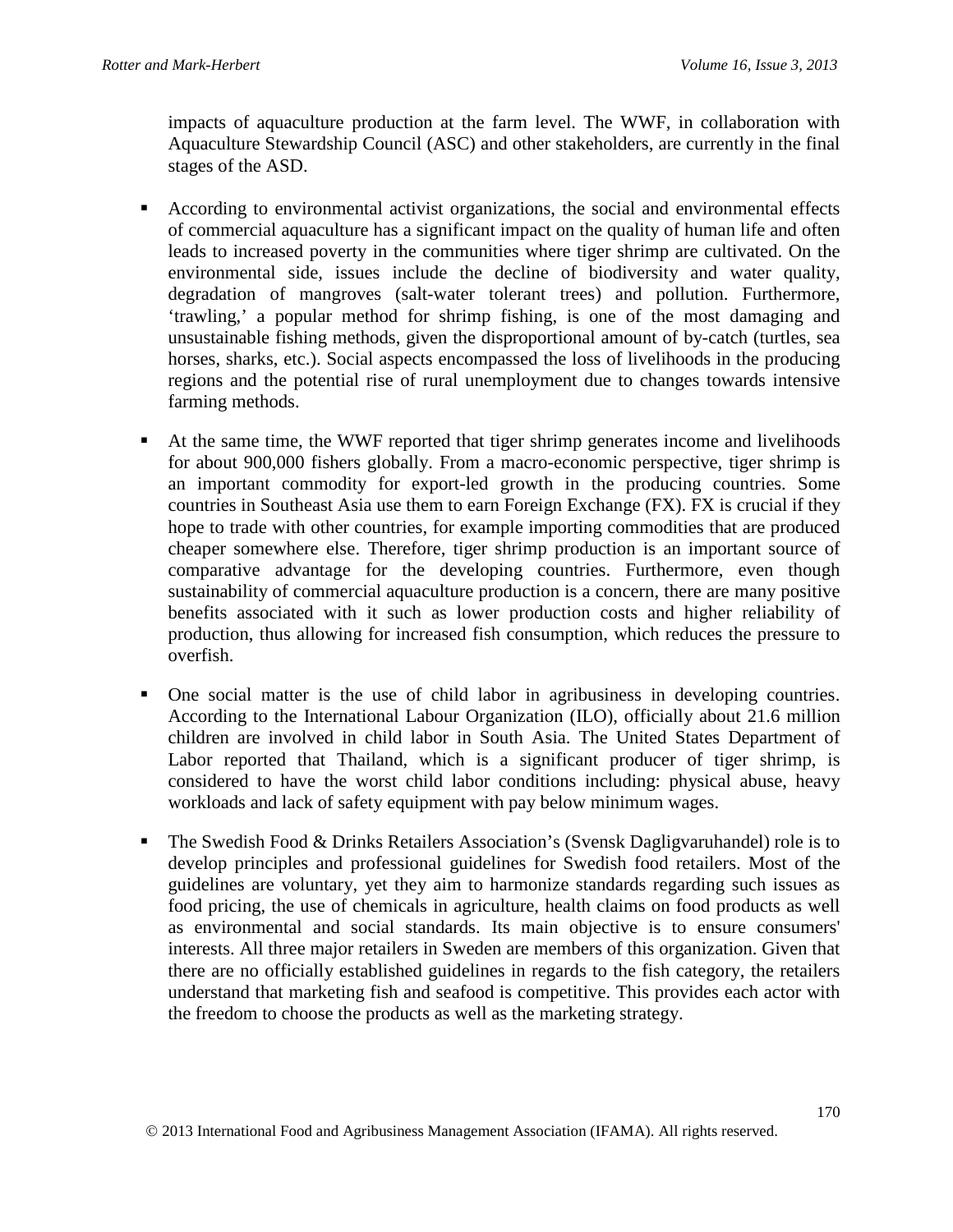- Naturskyddsföreningen, also known as The Swedish Society for Nature Conservation (SSNC), is a non-profit environmental organization that works to preserve natural assets, both in Sweden and globally. The SSNC is against the sale of tiger shrimp and created an anti-(tiger) shrimp day  $(16<sup>th</sup> March)$  to mobilize consumers to protest against the trade of tiger shrimp irrespective of whether sourced organically or not. The SSNC used social media such as Facebook to organize and inform individuals [\(https://www.facebook.com](https://www.facebook.com/) [/KeepEmOffYourPlate\)](https://www.facebook.com/KeepEmOffYourPlate). The SSNC suggested replacing tiger shrimp with crayfish, crabs, oysters, mussels or lobster.
- KRAV and Naturland are two organic certifying organizations and accredited members of International Federation of Organic Agriculture Movements (IFOAM). Their views on the tiger shrimp diverged. Naturland, a German-based association for organic agriculture, certified organic tiger shrimp for markets in various European countries. Naturland certified the organic product itself, which also included social and environmental requirements associated with the production process. KRAV, 'a key player in the organic market in Sweden since 1985', did not certify tiger shrimp due to social issues associated with the production processes. This position was strongly influenced by the Swedish Society for Nature Conservation (SSNC). Naturland's products were sold on the Swedish market through Pandalus, but it has discontinued their sale due to the lobbying efforts of the SSNC and KRAV.
- Pandalus, a wholesaler in the fish and seafood industry, works exclusively on retail and wholesale trade where sales are made at the central level. KRAV did not approve the organic certification of Naturland, which was the only accepted certification for organic aquaculture products sold in Sweden. Pandalus is waiting for the outcome of the Aquaculture Shrimp Dialogue (ASD), while simultaneously working to supply traceable shrimp that meets the criteria that might come out of the dialogue.
- Stockholm Consumer Cooperative Society (Konsumentföreningen Stockholm, KfS) is a consumer cooperative membership organization, which does not operate in the retail business, but partners with KF-Coop. KfS supports KF-Coop's ambition in trying to sell better products, rather than totally removing the products from its stores.
- GlobalGap (previously EurepGAP) is concerned with Good Agricultural Practices (GAP) for retailers and suppliers internationally in order to harmonize different agricultural standards as part of self-regulation. Standards are enforced through the control of internationally recognized independent inspection. The associated Swedish certification body, SMAK AB, provides auditing for a list of certification schemes including KRAV. The standard's aim is to improve food safety, production conditions and address environmental concerns. Through its logo, the certification is theoretically easy to communicate to consumers but the level of consumer awareness is unknown even though the logo is widely used. GlobalGap offeres a general aquaculture standard and certification, which is not specifically developed for the tiger shrimp issue.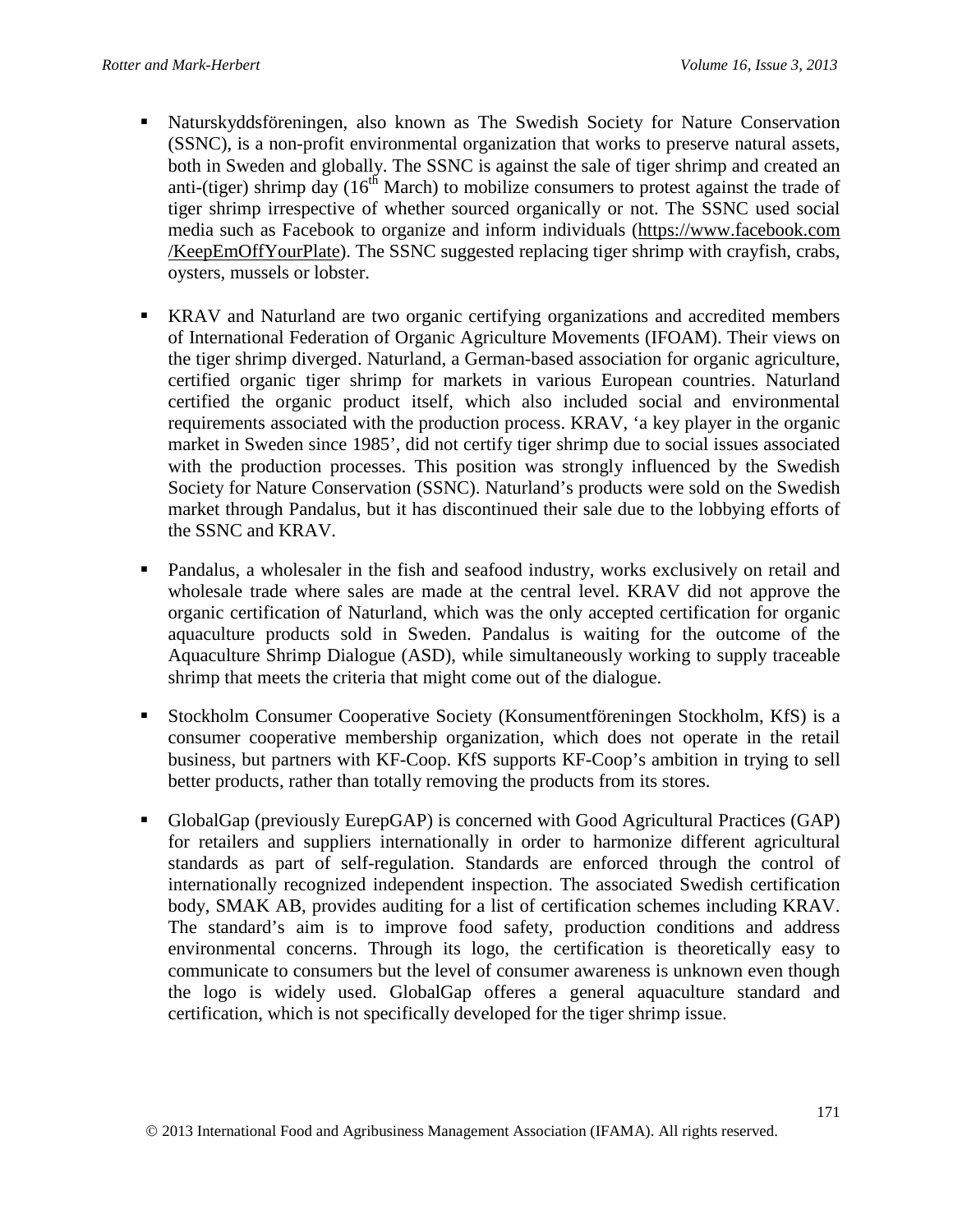#### *Linda Recognizes the Extent of the Dilemma*

At first Linda thought the decision seemed binary: either Axfood should continue selling tiger shrimp or it should not. Yet, she realized that the decision is more complex because it has political and economic implications for Axfood and other stakeholders. She is aware that some consumers still demand the product and one of Axfood's tasks is to fulfill such consumer wants.

One factor to consider in making the decision was a precedent Axfood had set earlier in respect to a popular disposable BBQ grill (Engångsgrill). Such BBQ grills are ready-to-use charcoal fuelled grills that are used only once. Most disposable BBQ grills sold in Sweden are produced in China. Axfood has started to control production methods in China to meet health and safety standards and ensure child-labor free production. Implementation and enforcement of control are challenging and resource intensive, yet it is considered worthwhile since a substitute for the product is not easy to find and there is no other collective solution that addresses the issues. In this way, Axfood is able to continue selling disposable BBQs with added value while satisfying Swedish consumer needs and wants. But could this be a reasonable and manageable solution for the tiger shrimp case? Perhaps yes, but what about the other products in the fish category? Was it Axfood's responsibility to find special solutions for each product in its entire supply chain? Where are the boundaries? What is the (new) role of business in society? And how would Axfood communicate its decision?

#### *Linda Seeks More Views*

Linda decided to have a meeting with 33-year-old Henrik, the seafood category manager at Axfood. As a category manager, Henrik is responsible for not only the assortment but also the profit maximization of a product category. His decisions are relevant for all shops and store formats on a national level. He earns a sales commission at the end of the year based on the profits the seafood category has made. Henrik is aware that the tiger shrimp has been in the news lately, yet he did not know the details. He considers himself a reasonably conscious consumer who is interested in the production processes of consumable goods, specifically food products. Yet, when it came to his job, he knew that the overall goal of the organization was to be profitable and his commission depended on it.

Recently, Henrik noticed the increasing popularity of tiger shrimp as a food item both at restaurants and for at-home consumption. He's observed that tiger shrimp is a very popular ingredient in many television-based cooking shows. Using shrimp provides a bit of luxury in the everyday life of their viewers, while offering fresh and nutritious, easy-to-cook meals that look festive. Given consumer demands for the shrimp, Henrik stocks them in all stores. Tiger shrimp generates a relatively high marginal profit compared to other items in this category.

In preparation for his meeting with Linda, Henrik summarized some key data which he gave to Linda (see Appendix 2 for background on tiger shrimp consumption).

During their meeting, Henrik told Linda about a dinner party that he recently attended where the serving of tiger shrimp had provoked a heated discussion among the dinner guests about whether one should consume or boycott them. A couple of the dinner guests, Per and Peppi who worked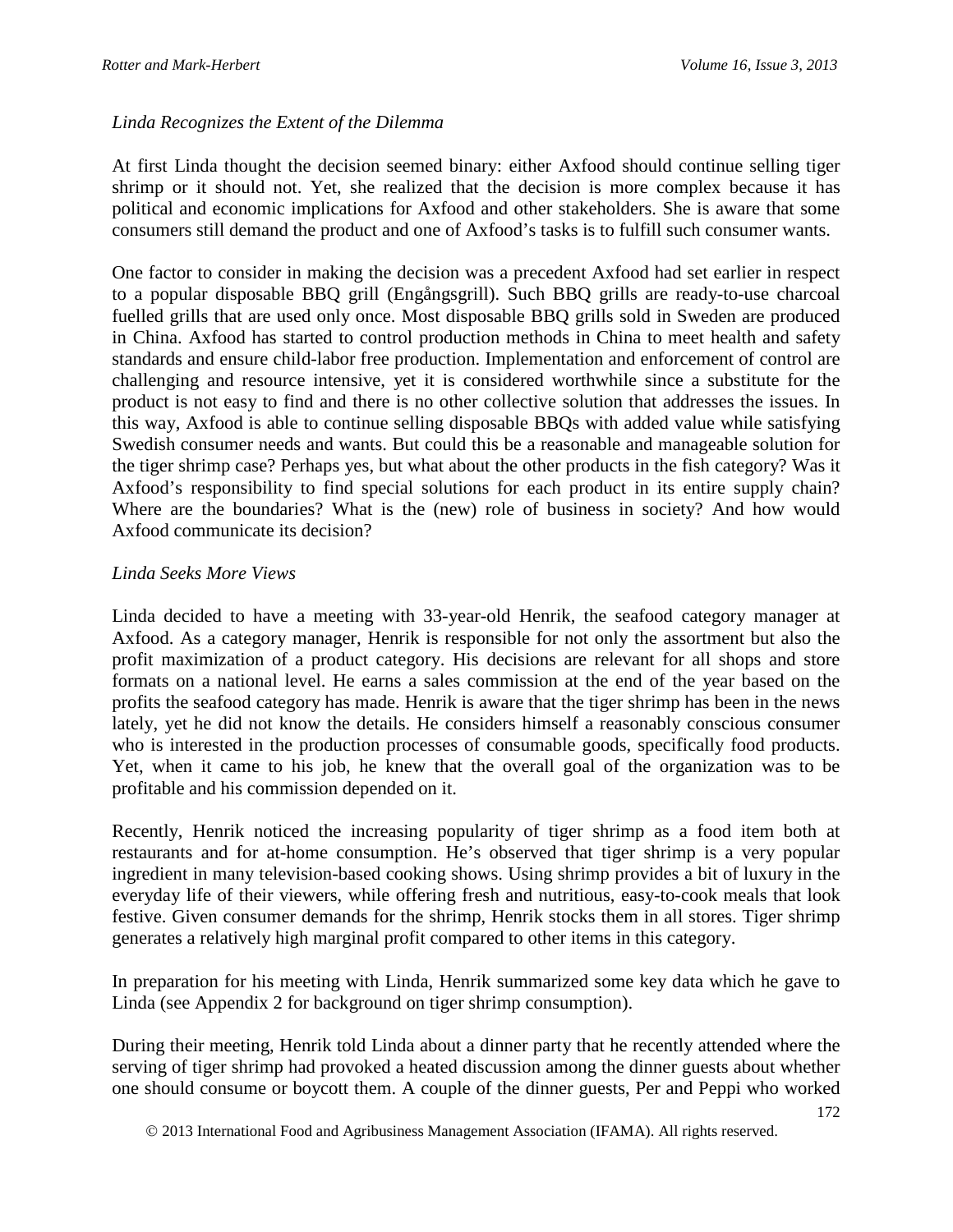for different international non-governmental organizations (NGO) with branches in Sweden, were outraged about the production practices of tiger shrimp and put pressure on Henrik to encourage Axfood to stop selling the product. Per, who worked for Greenpeace in a local branch in Stockholm, stressed the irreparable environmental degradation caused by the type and increased production of tiger shrimp. Even though initiatives were taken to address the problem, no reliable labeling system or universal information standard existed regarding whether shrimp were farmed or wild-caught. This made it difficult for food retailers to know where the product came from and under which conditions it was produced.

Peppi, who worked for Amnesty International in Gothenburg, was irritated by the working conditions for tiger shrimp production in the developing countries, including the use of child labor, which is accepted there yet often unthinkable from a Western perspective. These issues were common in countries with weak political and legal systems. Peppi emphasized that, according to the United Nations Guiding Principles for Business and Human Rights, even though the role of the state was to *protect* human rights, businesses had the role and responsibility of *respecting* human rights. Peppi believed that it was unfair and unethical for Western societies to proudly consume products, such as tiger shrimp. She said trade of all products that were related to human rights abuses should be stopped. Peppi considered this decision to be mainly in the hands of Multinational Corporations (MNCs) as they had the privileged position under global capitalism to be change agents and should have a moral obligation to social justice.

Mathias, the host, intervened and tried to reconcile the opinions about serving tiger shrimp. Mathias admitted that he might not be totally aware of the environmental and social implications of tiger shrimps, yet he believed that a boycott would not improve or solve local conditions. He emphasized that food production, especially linked to global supply chains, by default caused extensive environmental and social issues and that solving them required holistic change on a global level. Looking at each single product would cause people to run out of options on what to consume and how to feed the world in the future. Therefore, until a holistic solution was found by critically evaluating and improving the way food was produced and consumed, it should be up to the individual to make the choice of whether to consume products such as tiger shrimp and there should be no discrimination of either side. Mathias's wife Nurgül, for example, loved sushi and especially tiger shrimp. Given her Islamic roots, she decided to become a 'pescetarian', a person who did not eat meat but ate fish, because it provided protein and dietary minerals and was low in fat.

Henrik mentioned to Linda that, after the dinner, he found himself intrigued by the complexity of the issue and conducted some private research regarding the debate over tiger shrimp. He read articles and watched videos that showed terrible working conditions for the locals, as well as the environmental degradation and pollution caused by the production. He concluded that information was rather one-sided, as it was much easier to find negative publications than ones showing potential benefits and opportunities. Still, he decided he would try to find a substitute for tiger shrimp in his diet. But, in relation to his job, he was unsure of how to proceed. As a large supermarket chain, he believed that Axfood had a responsibility towards society, other stakeholders, and investors. Henrik realized the difficulty in reconciling his roles as a consumer and as a manager of a for-profit business.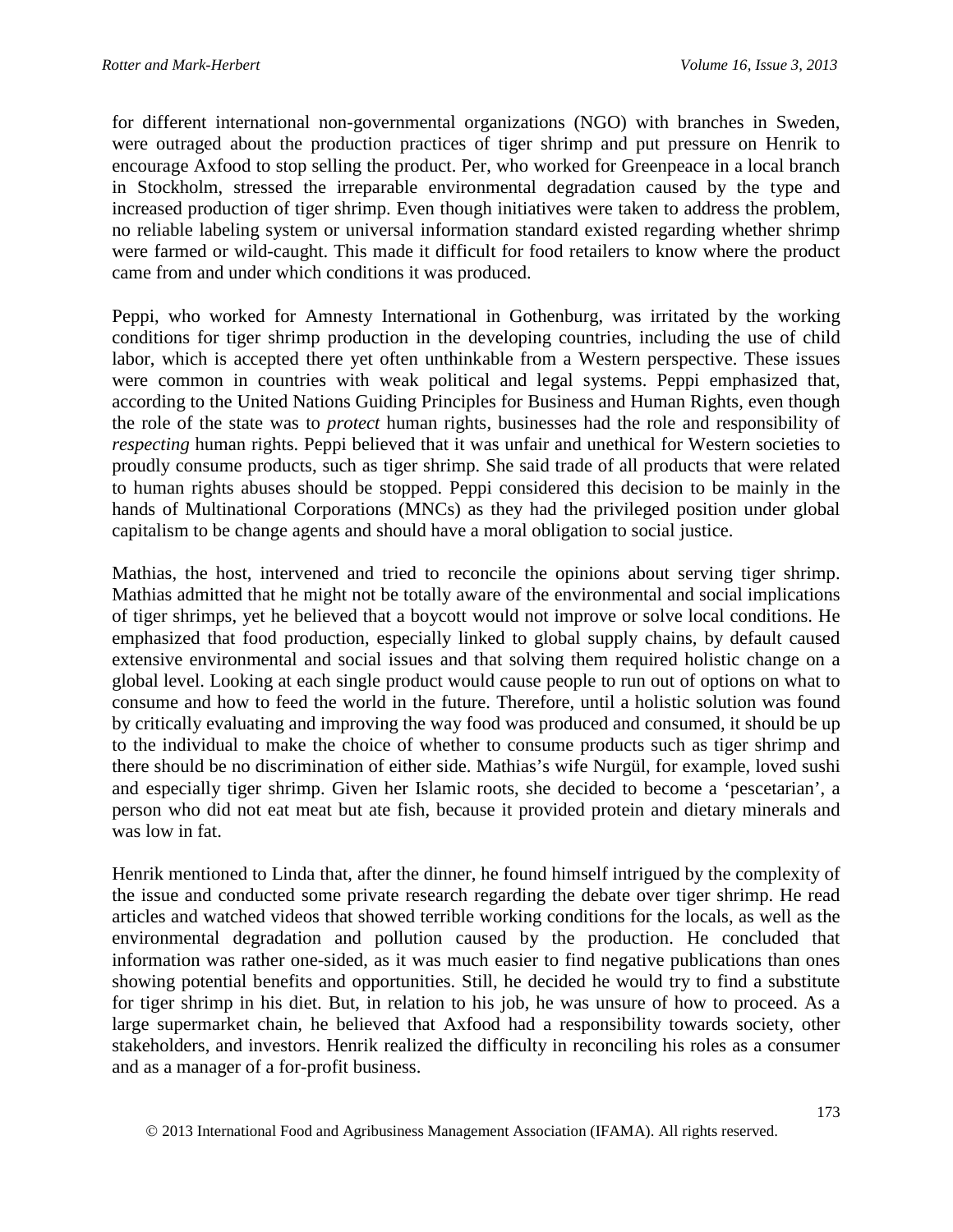Like Henrik, Linda believed that Axfood had a larger responsibility towards educating consumers and had to make and then sell decisions about which products would be made available to customers.

### *A Recommendation is Needed*

After spending several weeks exploring the issue of tiger shrimp, Linda now has to make a recommendation to the management board of Axfood on how it should address the issue of tiger shrimp and the broader issue of sustainable aquaculture. Options she was considering included boycotting the product, doing nothing and continuing the sale of tiger shrimp, or perhaps forming a partnership with an NGO. She also contemplated how social media, as a new communication tool, could be used to help make and communicate the decision.

## **Appendix 1.**

## **A Corporate Background**

Three large retailers dominate the Swedish food retail market, namely ICA, Axfood and KF-Coop. ICA owned the majority of the total market with 45.9%, followed by Axfood with 19.3% and KF-Coop with 18.5%. Smaller retail chains, such as Bergendahls, including Vi-stores, accounted for 5.3% of the total market share, while Lidl held 3.2%, Netto 2.1% and others 5.7%. Figure 1 shows the relative market shares of Swedish food retailers.



**Figure 1.** Market shares of Swedish food retail (2007)

Axfood, being Sweden's second largest food retailer by market share, has a corporate identity closely tied to sustainable development. Axfood has different store formats and operates under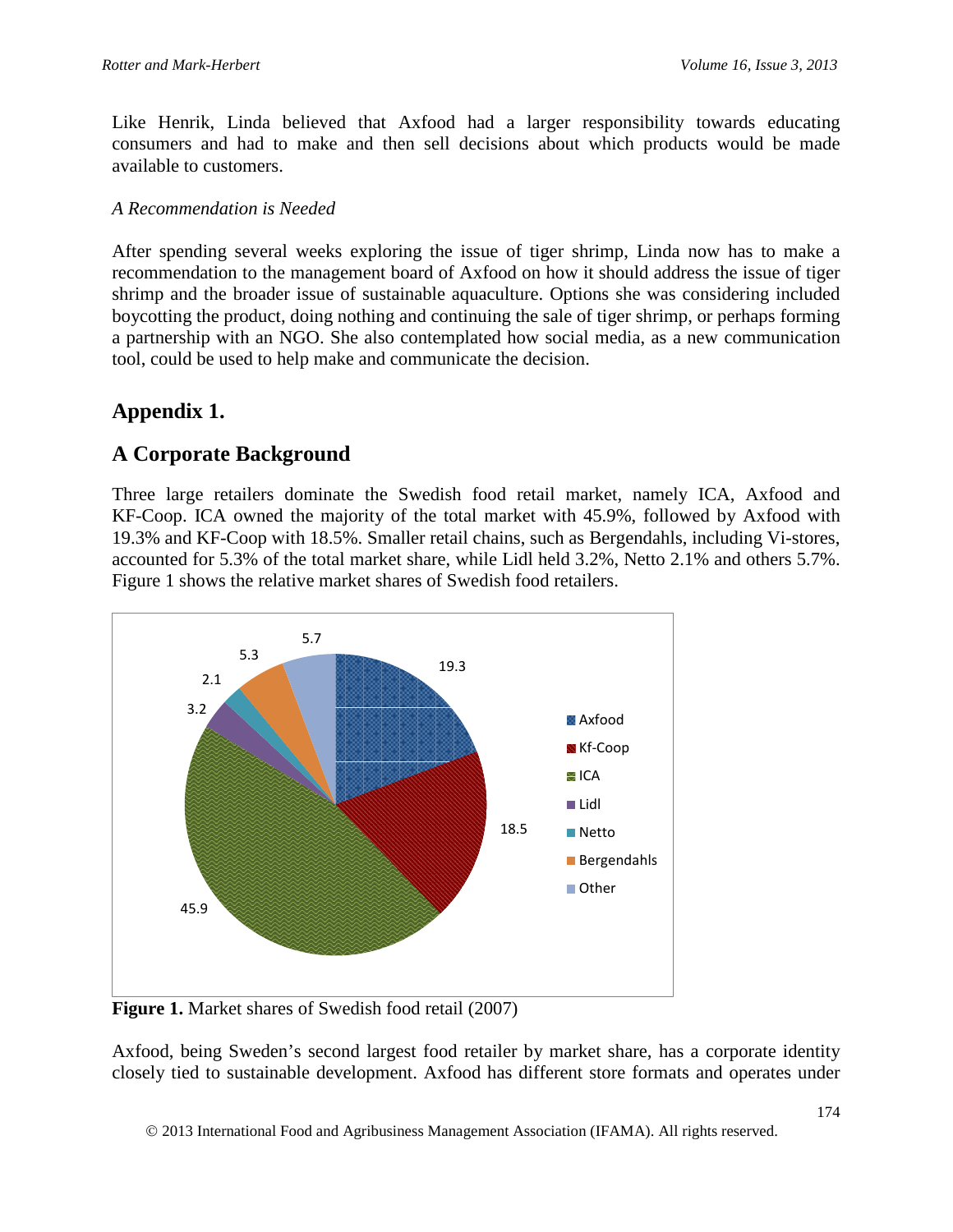chains such as Hemköp, Willys and PrisXtra. In 2007, Axfood owned 217 shops and five distribution centers. Axfood's workforce in 2007 was 6,436 employees. This contrasts with Axfood's main competitor, ICA, which is a combination of privately-owned shops and franchises—which therefore affords individual shops more autonomy. In 2007, ICA Sweden owned 1,382 shops and employed 5,107 people. KF-Coop was a consumer-owned cooperative, and therefore, is sometimes referred to as an NGO.

For more information, please visit their websites:

- ICA [\(http://corporate.ica.se/en/home/\)](http://corporate.ica.se/en/home/),
- Axfood [\(http://www.axfood.se/en/\)](http://www.axfood.se/en/).
- KF-Coop [\(http://www.coop.se/Globala-sidor/In-english/\)](http://www.coop.se/Globala-sidor/In-english/).

# **Appendix 2.**

## **Tiger Shrimp**

Due to the constant rise in demand for tiger shrimp, especially from Western societies, production had drastically increased over the last three decades in order to meet this demand. Figure 2 shows the total tiger shrimp import in Sweden between 1997 and 2007.



**Figure 2.** Total import of tiger shrimp in Sweden between 1997-2007.

In 2007, Axfood's share of total tiger shrimp sales in Sweden was 13.25%, which amounted to approximately 18.9 tons of tiger shrimp (Figure 3). The retail price was on average 278 SEK/kg\*, with a profit margin of 65%. Figure 3 presents the total value of tiger shrimp sale in tkr (SEK) of the main food retailers in Sweden. Axfood's total revenue in 2007 was 29,189 MKr (SEK). In comparison, ICA Sweden's total revenue was 51,438 Mkr (SEK).